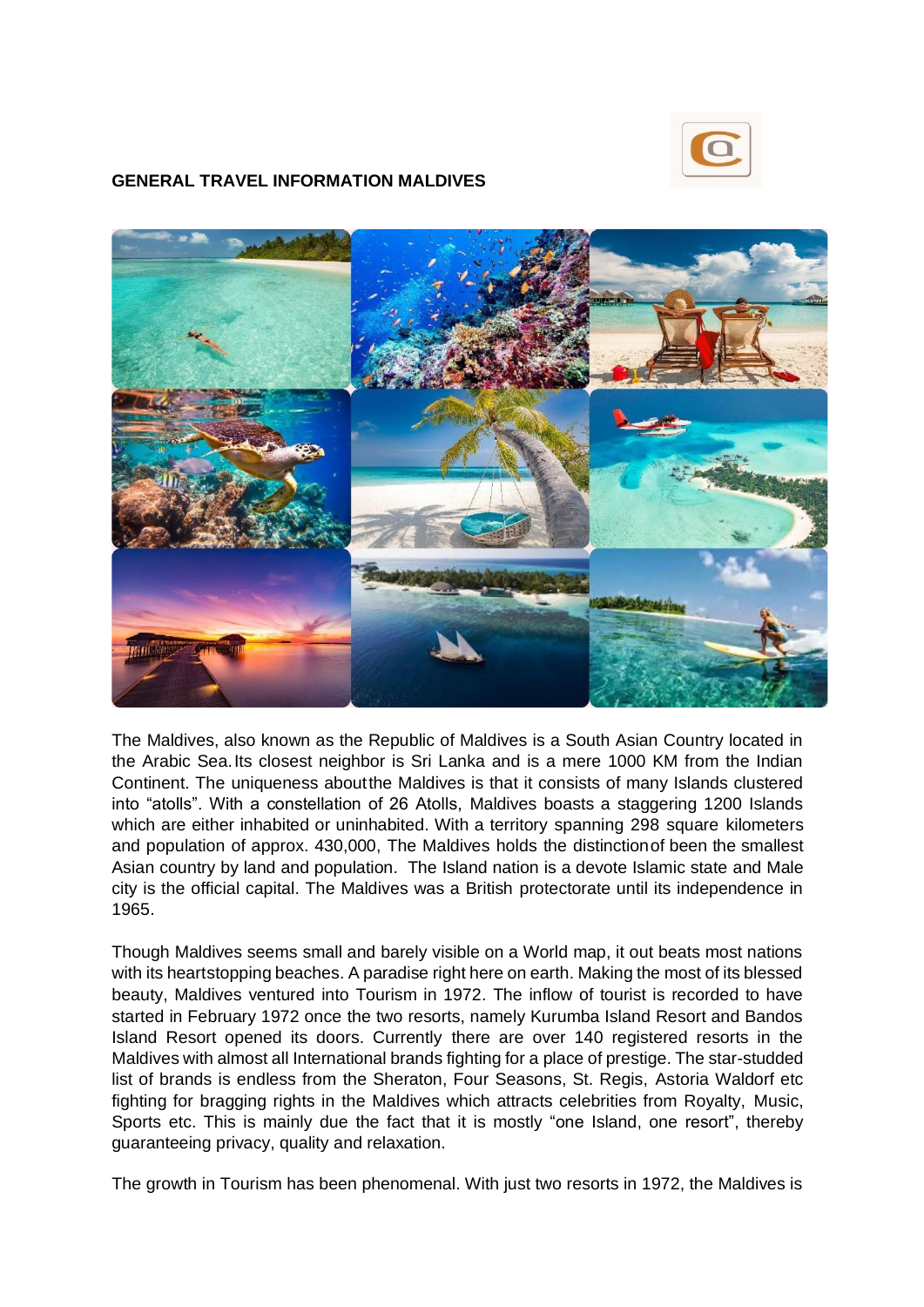now 140 plus resorts strong and it welcomed over 1.4 million tourists in 2018. With significant infrastructure growth, tourists could now easily access the island resorts via sea plane, domestic flights and speed boats. With its popularity growing each year, The Maldives has now become a must visit destination on most tourists bucket list. When you reach your preferred Island Resort, you literally leave the World and your worries behind. What more could you ask for!



The Maldives, a group of about 1,190 islands, separated into a series of coral atolls, is just north of the Equator in the Indian Ocean. Only 200 of the islands are inhabited

The Maldives is a long and narrow country formed by 26 natural atolls. Some atolls are in the form of anumber of islands by time and in the form of isolated reefs, which could be classified as smaller atoll formations.

## **Helpful Tips**

*What to wear*

- As Maldives has a hot, tropical climate, it is ideal to wear shorts and t-shirts or other lightweightclothing.
- Overly revealing swimsuits may be culturally offensive and should be avoided specially on localislands
- For cultural reasons, see-through clothing should be avoided
- Nudity including topless sunbathing is not allowed in the Maldives as it is culturally offensiveand a punishable offence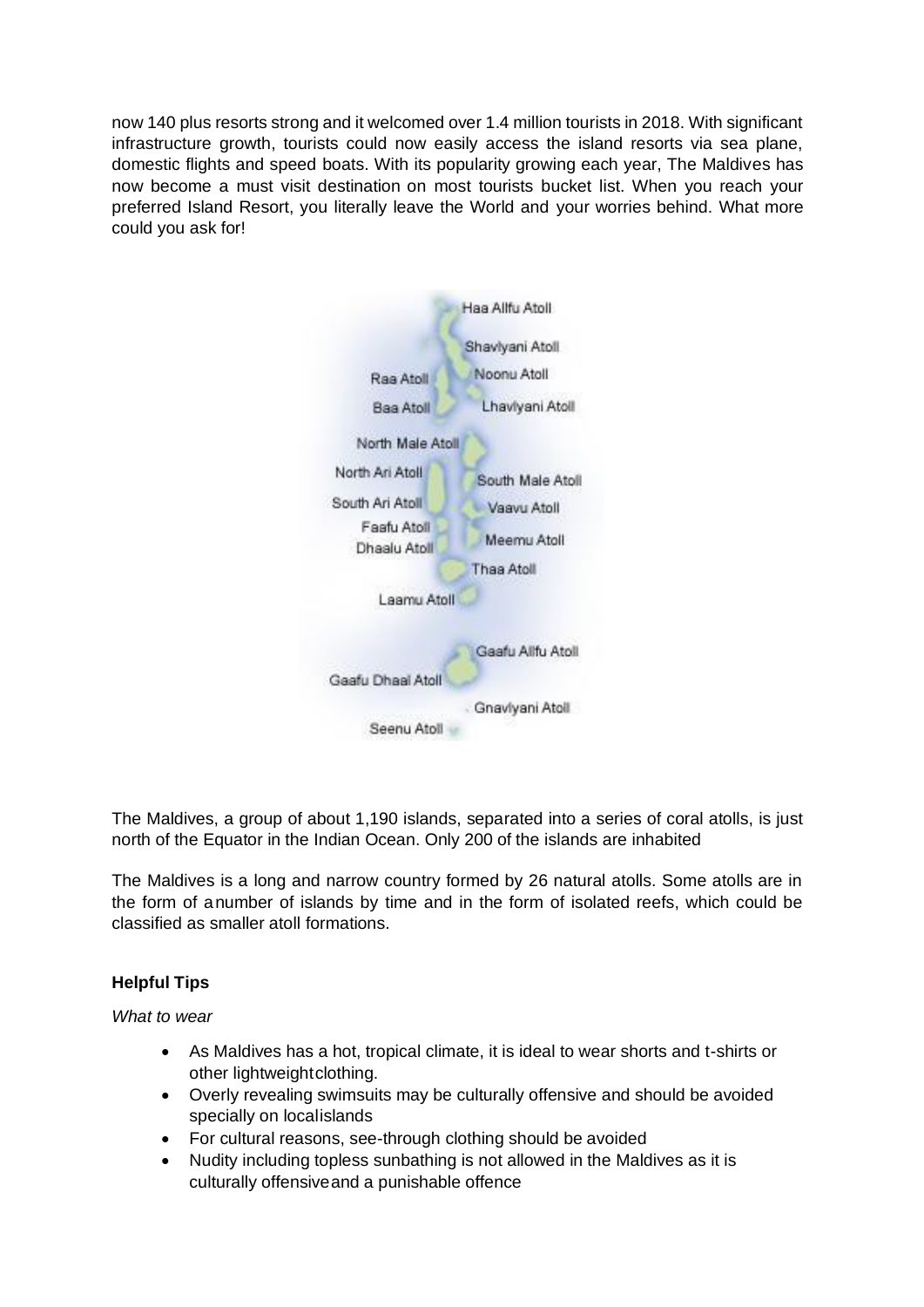## *Climate & Weather*

- As Maldives is proximity to the equator, it has a tropical climate and is hot all year round and isinfluenced by the monsoons
- The south-west monsoons are from late April to September is stronger on the northern islands,and it's joined by strong winds which can make the ocean unpleasant
- The north-west monsoons are from October to December is much quieter and simply bringsshowers and thunderstorms in the afternoon or evening, especially in the southern atolls.
- The driest period, outside the monsoons, runs from January to April and is felt more on thenorthern atolls.
- The temperatures in the Maldives are constant: the high is around 30oC and lows around 25oCmost of the year.
- The best time to visit the Maldives runs from January to mid-April, since it is the driest andsunniest season of the year.

# *Safety*

- Crime
	- o Leaving goods unattended at the beach results in petty theft
	- o Always take care of our valuables and other personal possessions, especially when travelling in Male or it is a good idea to always use the safe deposit boxes on islandresorts
- Local travel
	- o Travel between islands is by boat, seaplane and many of these services stop beforesunset
- Swimming
	- o The sea around the Maldives can have strong currents so always take local advice beforeentering the sea.

# **At Arrival**

- $\triangleright$  Once the clients are done with immigration and baggage clearance the clients should report to therelevant counter which would be located at the Airport lobby.
- $\triangleright$  The counter numbers will be communicated to the clients at the time of booking confirmation.
- ➢ Thereafter the representative who will be based at the counter would assist client to their speedboat/sea plane/domestic flight depending on the resort.
- ➢ The transfers are combined and will consists of arrivals on different flights. (For more details refer thenext section)

# **At Departure**

- ➢ Detroves Travels will be advising the flight details at the time of booking to the resort and the resortwill be arranging the transfer accordingly.
- $\triangleright$  The resort will inform clients of departure times one day prior to their departure. (Since transfers arecombined). Clients should report to the Airport

## **Airpors in Maldives**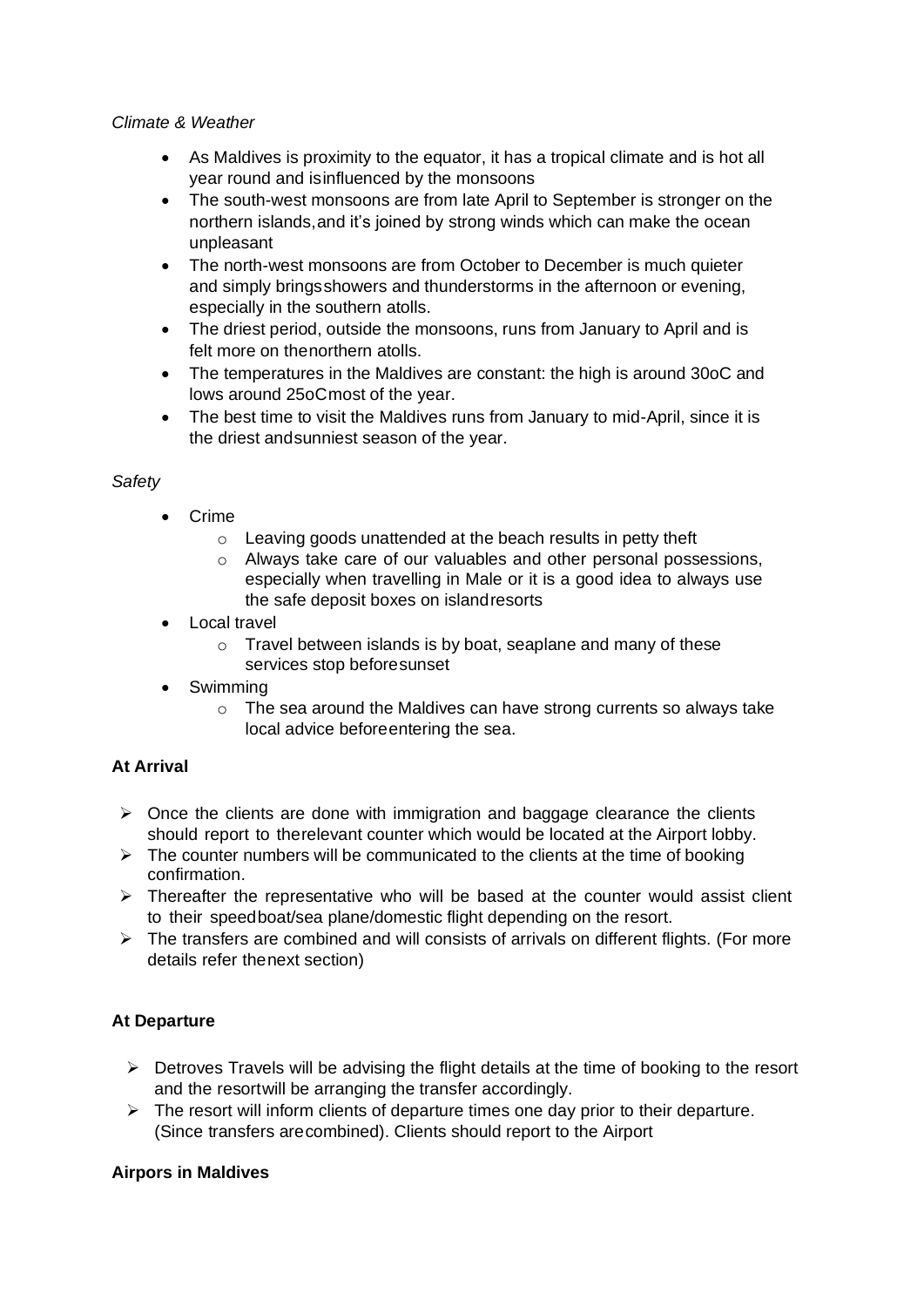#### International Airports:

There are 4 international airports in Maldives and let's start with –

#### *Ibrahim Nasir International Airport (Also known as Velana International Airport)*

Ibrahim Nasir airport is often referred to as Male International airport. It is the country's biggest, most well-known airport and is the primary gateway to the Maldives. Situated on its own island (Hulhule) this single runway airport is a 10-minute (1km) ferry ride to Male, the capital of the Maldives.

#### *Gan International Airport*

Situated in the southern-most atoll (Addu) of the Maldives is Gan International Airport. commonly abbreviated to GIA, its official airport letters are simply GAN. GIA is on Gan Island in Addu City. Flights into and out of Gan are far less frequent than Ibrahim Nasir but it serves useful purpose as an access point for the far south of the island chain.

#### *Hanimaadhoo International Airport & Villa International Airport*

The other two international airports of the Maldives do not receive as much international air traffic as Ibrahim Nasir and Gan. Hanimaadhoo International Airport (HAQ) has flights arriving and departing from neighboring country India, while Villa International Airport (VAM) is primarily used for domestic purposes, transferring travelers to different atolls.

Apart from the international airports there are domestic airports in different atolls in Maldives that travelers can visit.

*Domestic Airport (mainly for domestic airline landings)*

- 1. IFURU AIRPORT (IFU) FOR RAA ATOLL
- 2. DHARAVANDHOO AIRPORT (DRV) FOR BAA ATOLL
- 3. KUDAHUVADHOO AIRPORT (DDD) FOR DHAALU ATOLL
- 4. THIMARAFUSHI AIRPORT(TMF) FOR THAA ATOLL
- 5. KADHDHOO AIRPORT (KDO) FOR LAAMU ATOLL
- 6. KOODDOO AIRPORT (GKK) A. GAAFU ALIFU ATOLL
- 7. KAADEDHDHOO (KDM) A. GAAFU DHAALU ATOLL
- 8. FUVAHMULAH AIRPORT (FVM) FOR GNAVIYANI ATOLL

## *Transfer Modes*

#### **SPEED BOAT**

In general Speed boats operate 24 hours. However, this will vary from each resort (certain resorts will not operate speed boats after 18.00hrs). Guests will be advised of their return flight time the day prior to departure. Since speed boat transfers are combinable (shared with other passengers) waiting time at the Airport may occur until all passengers have been collected. Alternatively, Private speed boat transfers can be arranged at a supplement.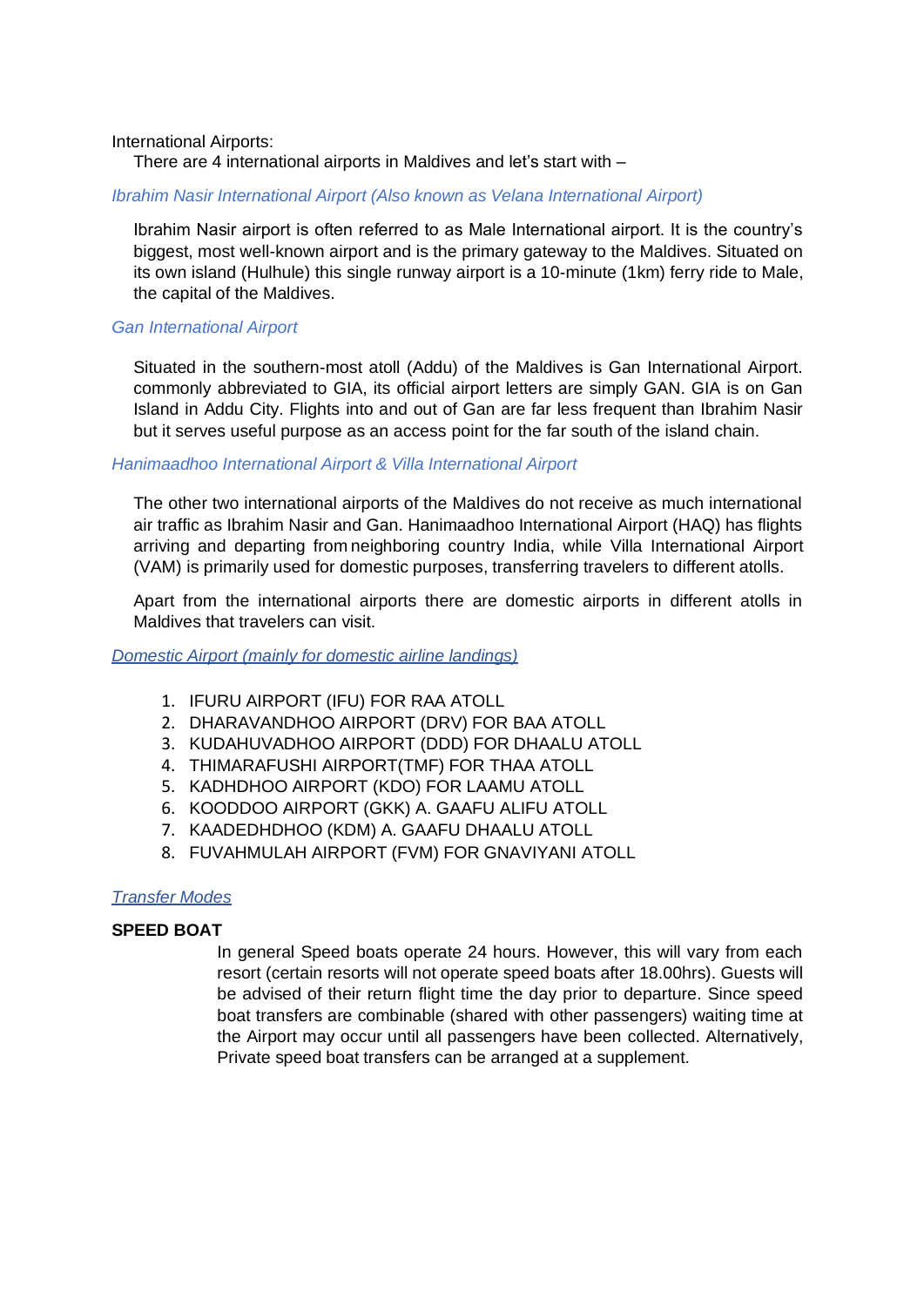

#### **SEA PLANE**

In general Sea Plane operates during day light hours (06.00hrs – 15.00hrs). Since Sea Plane transfers are combinable (shared with other passengers) waiting time at the Airport may occur until all passengers have been collected. Guests will be advised of their return flight time the day prior to departure. Alternatively, Private sea plane transfers can be arranged ata supplement.

Resorts will require to receive the exact information about arrival and departure flight details / information at the time of reservation of the accommodation. In the event of early morning departure (prior to 0900hrs) and/or late arrival (after 1530hrs), an overnight stay inMale will be necessary and paid by the guests. Same night will not be refunded by the resorts.

Future fuel surcharge increase will be invoiced for new bookings confirmed after respective notice by Detroves Maldives. Baggage allowance per person is 20 Kg and 5 kg for hand luggage. Extra luggage charges have to be paid by the guest to the seaplane company directly. We hold no liability for any discrepancies or costs incurred arising from or inconnection with the failure of the seaplane company to make adequate enquiries or for any variation imposed on transfer prices.